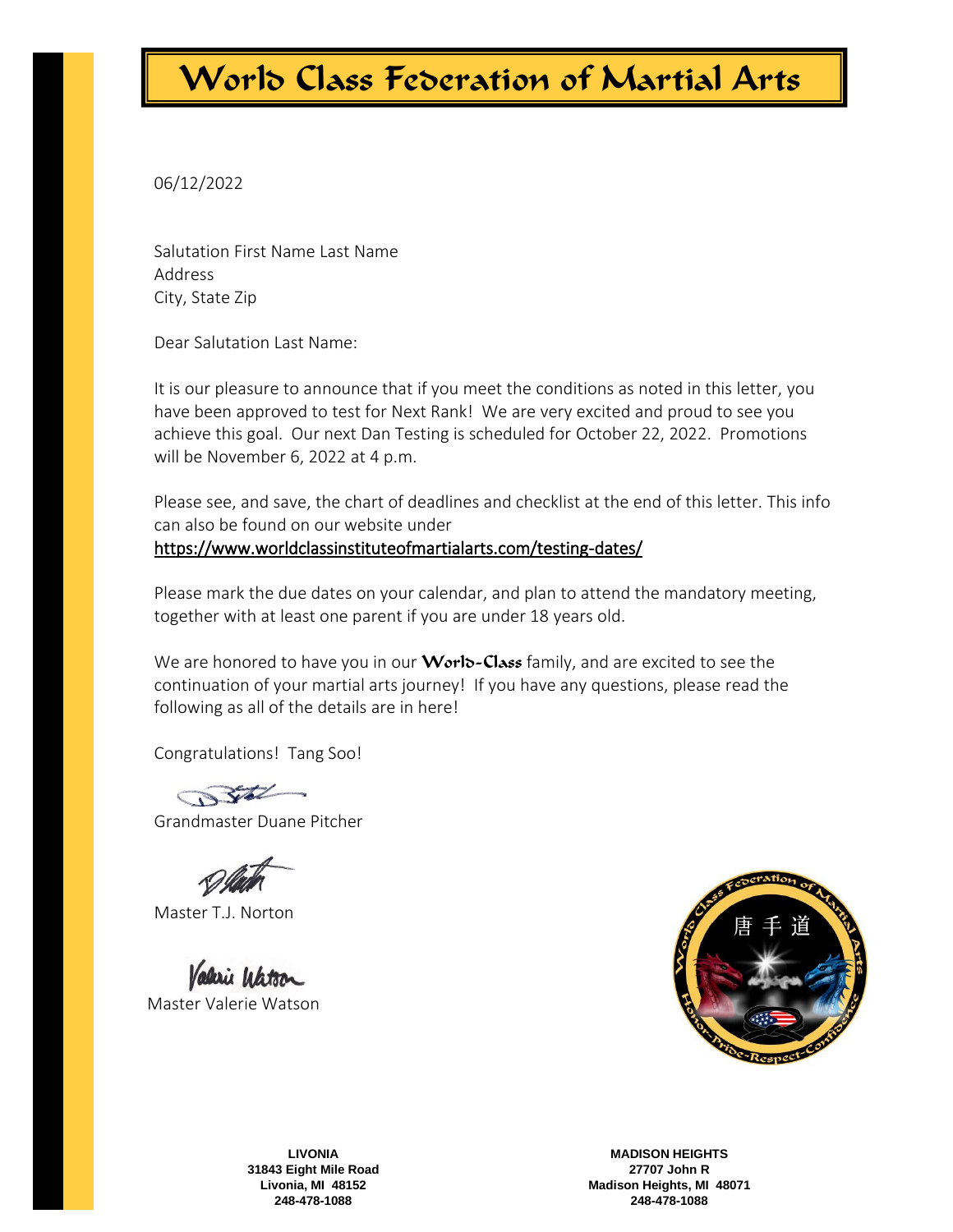MANDATORY MEETING: THURSDAY, September 22, 2022 at 6:15 p.m. at the Livonia dojang. (Stay for the "testing prep" class at 7:15!) You will be able to register and pay, and complete all signups required at this meeting. However, if you would like to take advantage of the installment payment option, those payment due dates are Jul 1, Aug 1, Sept 1, Oct 1. We cover very important information including what is expected of testing candidates and their parents. To be clear, ALL STUDENTS TESTING FOR BLACK BELT MUST attend. If you are under 18, a Parent must attend with you. If you are unable to attend, please let Master Watson know so she can put you on the list for the next test instead. If you are testing for E Dan, Sam Dan, Sa Dan, or Kyo Sa, AND you have completed every box on the "master sheet", and have registered and paid before September 22, 2022 (or are on the installment plan), your attendance is optional.

To properly prepare for this meeting and the test, **please save** this letter, and/or go to the link listed previously, for detailed BB testing information. *E-mails and messages left for us that ask questions already answered in this document will not be returned.* 

### CONDITIONS TO TEST:

- Must be attending class regularly, a minimum of three times per week is suggested.
- In every class, you must be able to demonstrate all curriculum, especially physical fitness (particularly sparring, pushups, running), correctly, with confidence, intensity, and power. You must demonstrate a 100% commitment every class, as if you are testing during that class.
- Must be able to break the appropriate-sized board for your age. (Same as tournament reqs)
- Testing for Cho Dan must pass the  $2^{nd}$  pre-test for Black Belt, "Red 4", if applicable.
- Must demonstrate the proper respect and maturity expected of a World Class Black Belt.
- The Head Instructor has the right to defer your invitation to test if all of the above are not met.

### TESTING INFO:

- Black Belt tests, including level-tests AFTER you are a Black Belt, are the FOURTH Saturday in April, and the FOURTH Saturday in October.
- An invitation to test is not a guarantee candidate will pass. Testing fees are not refundable but may be applied to a re-test.
- Embroidered belts must be ordered by the deadline, otherwise student will have to wait six months until the next order, or pay the additional cost of a one-belt order plus shipping and handling. **Embroidered belts** are forfeited and non-refundable if candidate does not pass.
- Time/Written Exam: Testing will begin promptly at 9:00 a.m. with a written history exam. The questions and the answers can be found on our website under "Student Info." A passing grade is 80%. Students will not be promoted if they do not pass the written exam.
- Dress Code: You will wear your uniform for testing. You may bring a *KARATE SCHOOL* T-SHIRT for the run/physical fitness. Please wear nice clothes for dinner afterwards. No jeans/No t-shirts.
- The test will conclude between 3:00 p.m. 4:00 p.m. depending on how many test.
- We have included a checklist for you to use on testing day so you know what to bring.



**LIVONIA 31843 Eight Mile Road Livonia, MI 48152 248-478-1088**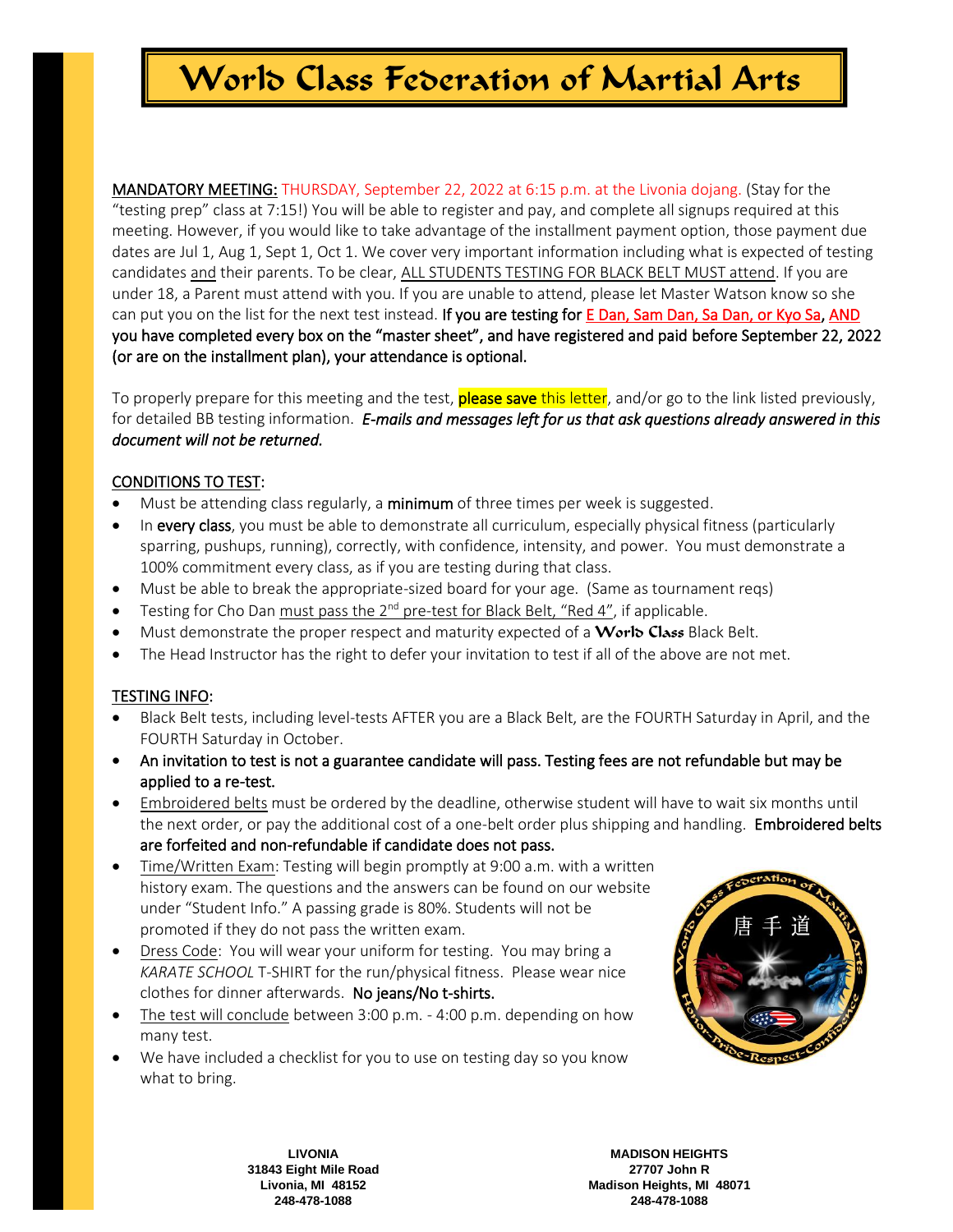- Testing Requirements: In addition to the technical requirements, the dinner after testing is part of the day and is required for the testing candidate. If the candidate has other activities scheduled on that day and chooses the other activity instead of completing their testing day with the group dinner, they are excused from testing and will hopefully receive a new invitation to test in six months if their training and readiness has not changed. If the candidate tests and is a no-show for dinner, they will not be promoted until the next test, in six months.
- Physical fitness is a requirement like any other technical requirement. Students know what is expected of them. Physical fitness is not something they can re-test on. If they do not pass physical fitness, they are required to complete the entire test again in six months.
- Sparring/Weapons You must bring your own sparring gear that fits properly, and your own weapons. Do not plan to borrow the "emergency" gear that we keep in stock for beginner students that have not yet had a chance to purchase their own gear. Sparring is not something that can be re-tested. If the testing candidates give up, walk off the floor, or act in a manner other than what we expect of a **World Class** Black Belt, they will not pass. This is true of their Parents too. We know as Parents ourselves that it's not always easy to watch your child spar. If you do not believe you can watch without interfering, please plan to leave the room (or building) during that 4-minute period, so you don't jeopardize the Student passing.
- CARDIO KICKBOXING ("Get Fit" in Madison Heights) will help build endurance so you should consider joining those classes to prepare for this test. FREE for Red 3's and Red 4's.
- Coolers: You are welcome to bring a cooler if you desire, with drinks and snacks, but please also **bring a** towel or mat to set under it. When the coolers "sweat" onto the carpet, they leave a stain. If you forget a towel or mat, you will be asked to leave the cooler outside.

### AFTER TESTING/Clean Up:

• Clean Up: Those that are testing are responsible for tidying up the dojang. (Or families can help out while the Students are doing the 1 mile run.)

#### PROMOTIONS:

- Promotions are 2 weeks plus one day after testing, on Sunday, at 4 p.m. in Livonia. No makeup promotions for black belt; the next one will be in 6 months if you are unable to make the scheduled promotion.
- Dress Attire: Dress attire for all participants and guests, is "nice clothes". No jeans, no t-shirts. Please let your guests know. Black Belt candidates should wear or bring their dobok for the ceremony. They can change back into nice clothes after the demo.
- Please let your guests know that no shoes are permitted on the mats. They may bring clean slippers to wear if they are not comfortable in bare feet, or socks only.
- Parking: If parking is full when you arrive, please across the Street at McLaren's. (We have an agreement with them.) We appreciate you not parking in front of the house next-door as his grass has been damaged in the past by tire marks.
- Dinner: Due to ongoing COVID variants, please bring dinner for your table only. Don't forget plates, silverware, drinks.
- Guests: You may have at least 8 attendees, including the student, at promotions. Include ALL members of your party when you give us the number. We can usually accommodate requests for more than 8, but we set up the exact number of chairs and tables, using a seating chart, so exact numbers are needed. We cannot just "squeeze a chair in" as we may not have an extra chair to squeeze! Nor the space to squeeze it into.



**LIVONIA 31843 Eight Mile Road Livonia, MI 48152 248-478-1088**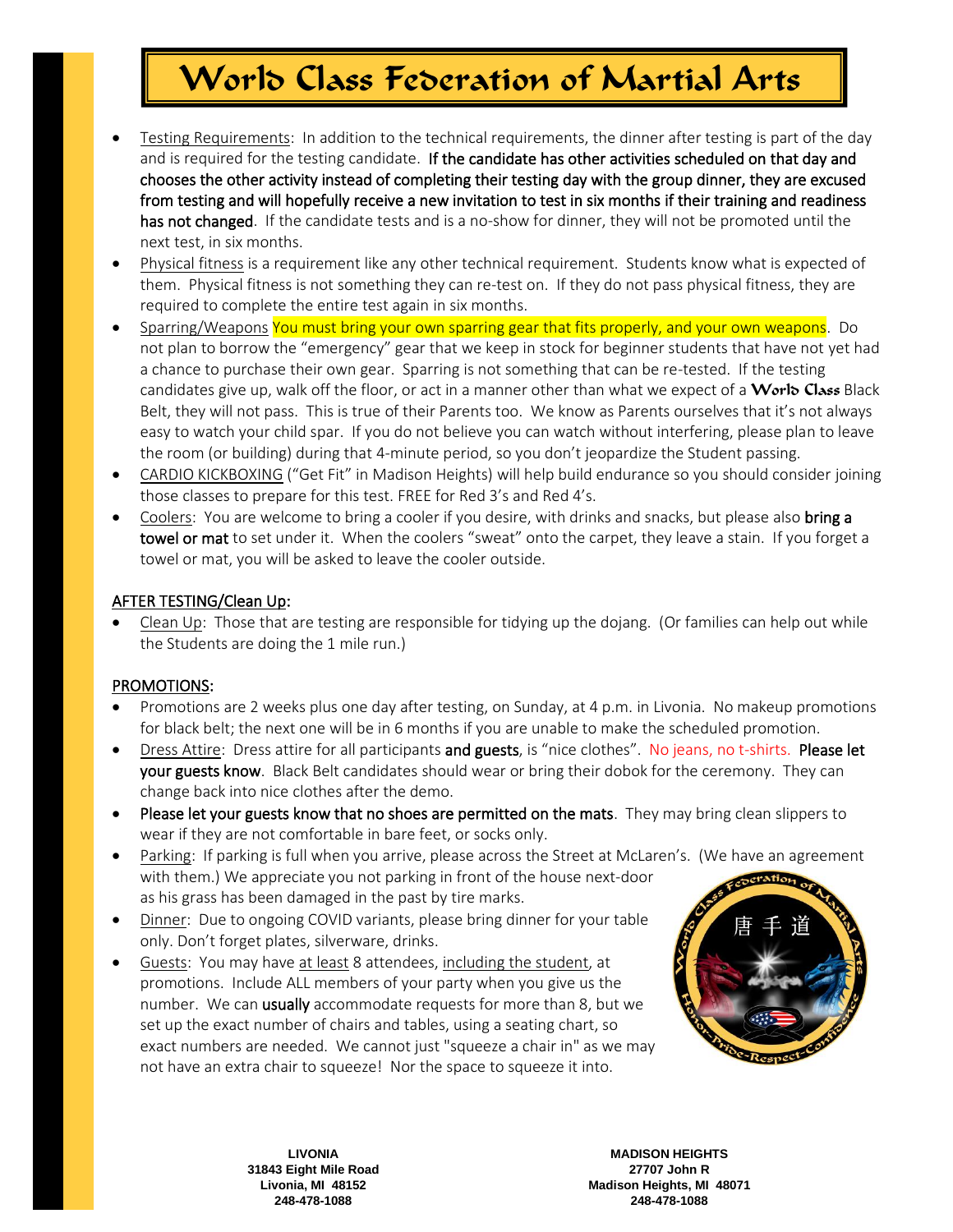- Guests that are also Black Belts that have completed their level-test: If you have level-testing Black Belts invited to be your guests at your table, please let Master Watson know so we don't double-count them for the seating chart.
- Set-Up and Clean-Up: Many hands make light work! You will be asked to sign up to help with either set up the day before promotions at Noon, or to come at 3:00 p.m. the day of promotions to help with balloon centerpieces, or stay after promotions to help with clean-up and taking down tables and chairs. Please sign up for this ASAP as it is first-come, first-serve.
- Pictures: We would like at least 4 pictures of the Student for the slide show presentation. If you have a White Belt, Orange or Green Belt, and a Red Belt picture, that would be optimal. Please send these electronically to [mastervaleriewatson@gmail.com](mailto:worldclassima@twmi.rr.com) beginning today.

#### PROMOTION DEMONSTRATION:

• Each student is required to prepare a short skit or demo for promotion. The students can work individually, or with partners/group. Fan-favorites are breaking, skits, self defense.

#### ESSAY:

- DUE: Black Belt Essays are due electronically t[o mastervaleriewatson@gmail.com](mailto:worldclassima@twmi.rr.com) by the FRIDAY AFTER TESTING, in order for you to complete the requirements necessary for promotion. Student will not be promoted if the essay is late, as the due date reflects the deadline for the promotion booklets to go to print. The next promotion is in 6 months.
- REQUIREMENTS: Arial font; one page minimum; 12 pt font, no more than double spaced, including the space between the heading/name and the start of the essay; no more than 1 inch margins. Student will not be promoted if the essay does not meet the above page requirements, as a thoughtful essay is equally as important as the other requirements. Feel free to seek help editing for grammar and spelling before essay is submitted. We reserve the right to edit as well, if needed.

#### PROGRAMS/CONTINUE ON:

- Cho Dan means "beginning." You are now beginning to understand the martial arts journey. A minimum six-month program AS a black belt is encouraged so you can really begin to experience the fruits of your labors!
- Tuition is only \$30 per month if you sign up to assist teaching two classes per week. \$60 for one class per week. \$90 for no teaching. Discounts are applied when tuition is due, so if you are unable to make the classes you agree to teach, the discount must be re-paid (added back to the next tuition payment).
- Once any re-test items are cleared, candidate may begin attending Black Belt class!
- Students must sign up for a continuing program after testing, in order to continue training.



**LIVONIA 31843 Eight Mile Road Livonia, MI 48152 248-478-1088**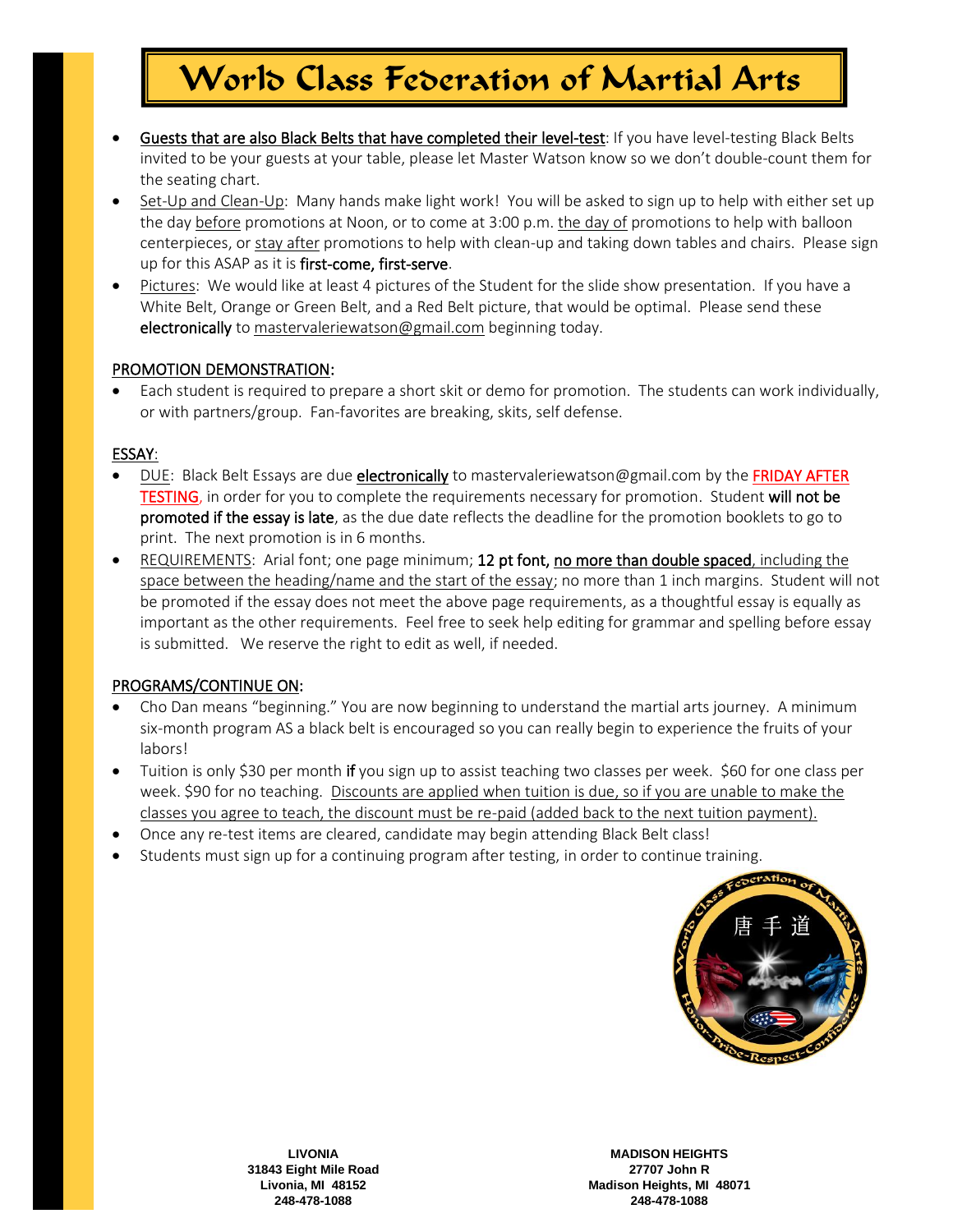| <b>DESCRIPTION</b>                                                                                                                                                                                                                                                | <b>FEE</b>                                                                                                                                                                                                                                                  | DUE DATE                                                                                                                                                                                                                                                                                                                                                                                                                                                                                                                     |
|-------------------------------------------------------------------------------------------------------------------------------------------------------------------------------------------------------------------------------------------------------------------|-------------------------------------------------------------------------------------------------------------------------------------------------------------------------------------------------------------------------------------------------------------|------------------------------------------------------------------------------------------------------------------------------------------------------------------------------------------------------------------------------------------------------------------------------------------------------------------------------------------------------------------------------------------------------------------------------------------------------------------------------------------------------------------------------|
| Embroidered Black Belt with<br>English name, rank stripes,<br>Korean name, & WCFMA on the<br>belt. OPTIONAL. (Plain non-<br>embroidered black belt included<br>in testing fee). Customized belt is<br>forfeited and non-refundable if<br>candidate does not pass. | \$70 + tax for belts up to<br>Master Belt.<br>\$90 + tax for Master<br>Belt.                                                                                                                                                                                | August 1, 2022 (can take up to eight weeks for<br>orders to arrive.) Send us correct spelling and<br>desired size, <i>in inches</i> (measure current belt).<br>Customized belt is forfeited and non-<br>refundable if candidate does not pass.                                                                                                                                                                                                                                                                               |
| <b>Testing Fee</b><br>Includes test, 11" x 17" official BB<br>Certificate, plain non-<br>embroidered Black Belt.<br>Test fees are not refundable.<br>If candidate does not pass they<br>may be applied to a re-test.                                              | CHO DAN: \$400 total for<br>testing and BB uniform<br>E DAN: \$325 (no<br>uniform)<br><b>SAM DAN: \$425 (no</b><br>uniform)<br>SA DAN: \$525 (no<br>uniform)<br>Kyo Sa: \$125 plus order<br>your own black pants.<br>(separate from the Level-<br>Test fee) | September 22, 2022, or payment plan with<br>payment due dates: Jul 1, Aug 1, Sept 1, Oct 1.<br>(Dinner and Embroidered Belts are not<br>included in amounts below.)<br>Payment Plan amounts if you are testing for:<br>CHO DAN: «Bank_Account» each payment<br>E DAN: «Bank Info» each payment<br>SAM DAN: «Each_Payment» each payment<br>SA DAN and above: «Finance Charge» each<br>payment<br>KYO SA: One payment of \$75<br>Test fees are not refundable. If candidate does<br>not pass they may be applied to a re-test. |
| <b>Dinner after Testing</b> , at Lim's<br>(MAY CANCEL DUE TO COVID)                                                                                                                                                                                               | \$18 per adult; \$8 for 6<br>and <. Subject to change                                                                                                                                                                                                       | September 22, 2022                                                                                                                                                                                                                                                                                                                                                                                                                                                                                                           |
| Pictures for Slide Show. At least<br>three at different ranks                                                                                                                                                                                                     | N/A. Action shots<br>preferred.                                                                                                                                                                                                                             | Now. send to<br>mastervaleriewatson@gmail.com                                                                                                                                                                                                                                                                                                                                                                                                                                                                                |
| <b>Promotion Dinner</b><br>NO POT LUCK THIS TIME DUE TO<br>COVID. BRING DINNER FOR YOUR<br>TABLE ONLY. INCLUDE FOOD,<br>SILVERWARE, PLATES, WATER.                                                                                                                | No fee but we need<br>exact count on<br>attendees including<br>testing student. SEND e-<br>mail to MW.                                                                                                                                                      | Now. Final deadline is testing day but it helps<br>TREMENDOUSLY for planning purposes if you<br>sign up right away. We are flexible if changes<br>need to be made!                                                                                                                                                                                                                                                                                                                                                           |
| Demo for Promotion. Group, or<br>Individual.                                                                                                                                                                                                                      | (Head Instructor should<br>approve.)                                                                                                                                                                                                                        | Skit, or weapons form, or self-defense<br>demonstration, or breaking                                                                                                                                                                                                                                                                                                                                                                                                                                                         |
| <b>Essay</b> . Essay MAY be started<br>early, but should not be finished<br>until AFTER TESTING.                                                                                                                                                                  | Essay is a requirement. If<br>unable to turn in on<br>time, next promotion is<br>in 6 months.                                                                                                                                                               | Due the Friday after<br>testing to mastery of<br>唐<br>1目<br>MW will confirm                                                                                                                                                                                                                                                                                                                                                                                                                                                  |
| Send us your E-mail address for<br>coordination purposes.                                                                                                                                                                                                         | If the email you received<br>this letter at is OK, then<br>N/A                                                                                                                                                                                              | Now. Send toda<br>mastervaleriewatson@gm                                                                                                                                                                                                                                                                                                                                                                                                                                                                                     |
| Tuition, if applicable                                                                                                                                                                                                                                            | Tuition must be up-to-date to be allowed to test                                                                                                                                                                                                            |                                                                                                                                                                                                                                                                                                                                                                                                                                                                                                                              |
| SET UP: sign up ASAP. FCFS.                                                                                                                                                                                                                                       | Day before PROMOTIONS at Noon. Day of at 3. Or Clean Up after.                                                                                                                                                                                              |                                                                                                                                                                                                                                                                                                                                                                                                                                                                                                                              |

**LIVONIA 31843 Eight Mile Road Livonia, MI 48152 248-478-1088**